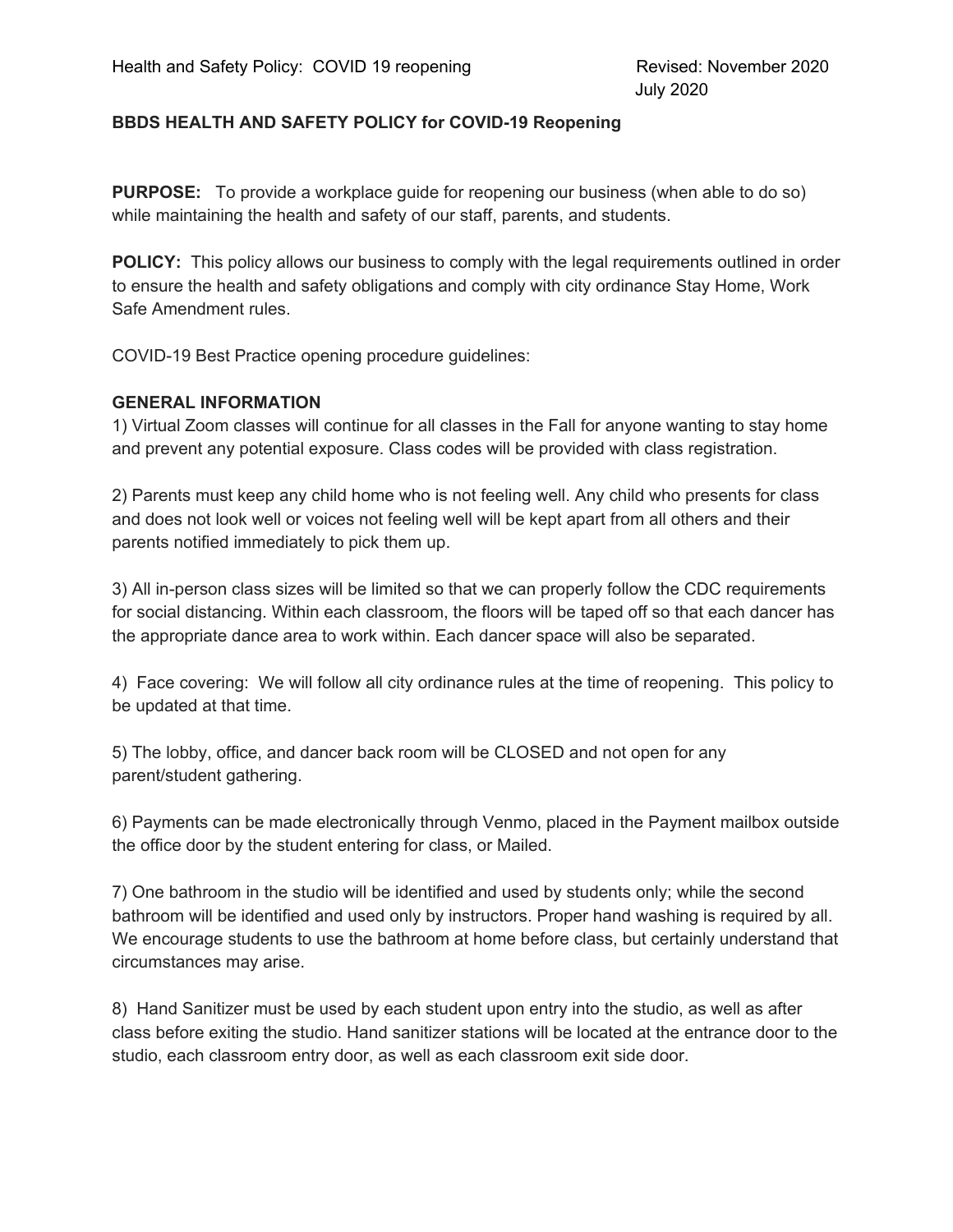9) All classes will be dismissed 10 minutes before the hour to allow for proper exit and cleaning procedures.

## **CLEANING / DISINFECTING**

1) The front entrance door will be cleaned before and after each class entry.

2) All high touch areas (door handle/knobs, light switches, water machine) in the lobby/hallway area will be cleaned after each class.

3) Bathrooms will be cleaned between each use with full cleaning/disinfection at the end of each class day. (Again, please encourage students to use the bathroom at home prior to class).

4) All Classes will be dismissed 10 minutes early to allow for proper student exit and cleaning of classrooms.

- a. Floor
- b. Exit door handle / Classroom door knob
- c. Computer keyboard, mouse, monitor, table
- d. Music system ipad
- e. Ballet bars (if used)

#### **STUDENT INFORMATION**

1) All students will ENTER through the main entrance (facing parking lot). All students will EXIT through the side door (facing Westwind) of each studio room. The entrance door will be locked at all times and opened 5 minutes before class time in order to accept only those students taking class. Students should wait in their drop-off vehicle until the door is opened. Students and/or parents waiting outside the entrance and exit doors must adhere to the 6 feet social distancing rule, and wear face covering.

2) The entrance door will be opened 5 minutes before class and students will go directly into their classroom and sit in their designated dance space. They will remain within their space for the entire session. If a bathroom visit is needed, the staff will ensure that social distancing is maintained.

3) Dance bags should only be brought if necessary and will be placed in a designated spot right by the dancer's dance space. Students should not bring in any additional backpacks as there will not be any area for storage. Little dancers who require shoe change during class should bring them in a small bag and will be assisted if needed by the instructor. Hand sanitizer will be used before and after assisting your child.

4) Students must bring their own water bottle as gathering around the water fountain will not be allowed.